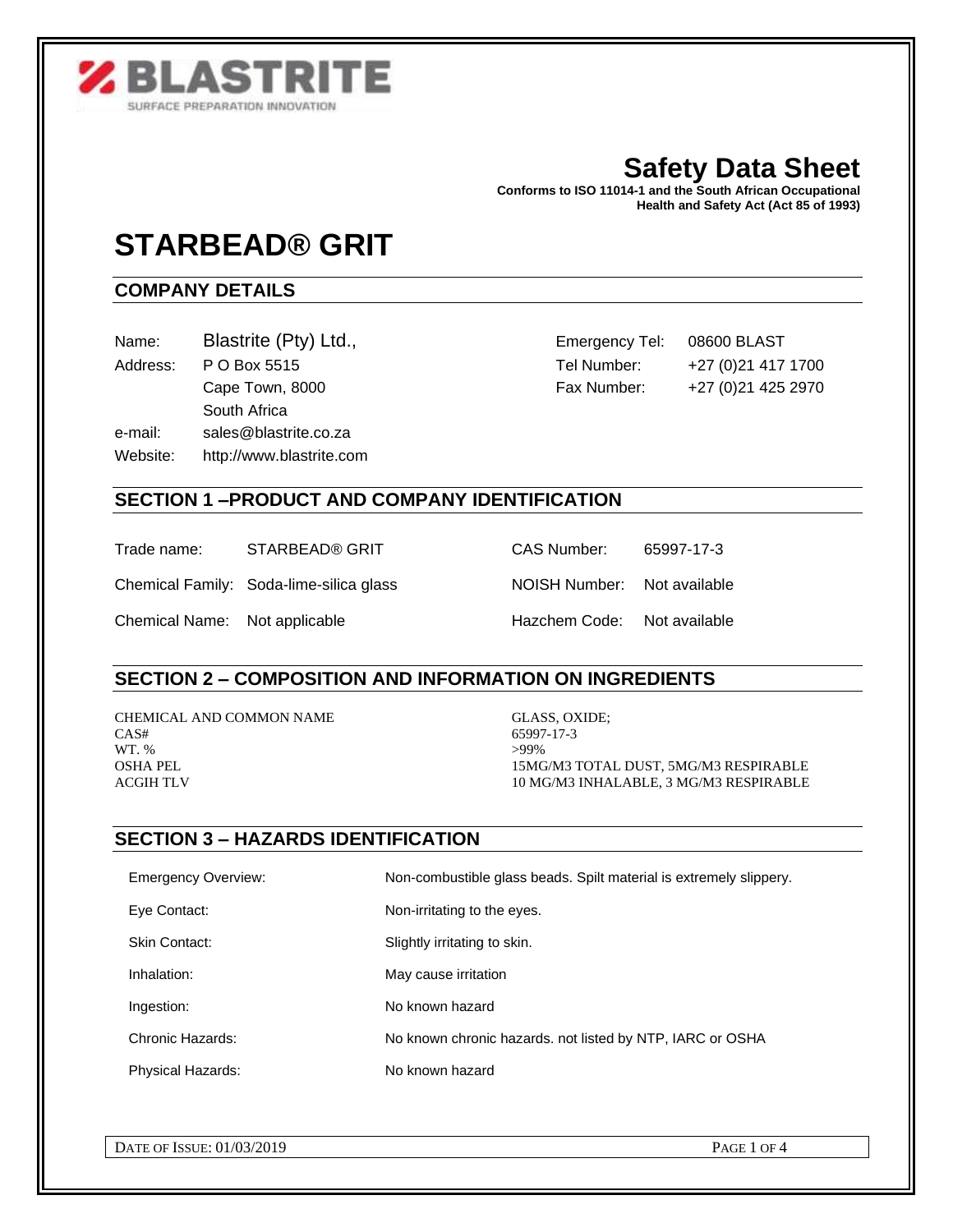# **SECTION 4 – FIRST AID MEASURES**

| ,LVIIVII + - I II\JI AID MLAJUNLJ |                                                                                                                                                                                                     |
|-----------------------------------|-----------------------------------------------------------------------------------------------------------------------------------------------------------------------------------------------------|
| Eye:                              | Flush eyes with water for 15 minutes in the event of contact to eyes.                                                                                                                               |
| Skin:                             | Use water to flush skin if contact. Take off the contaminated clothing<br>and Shoes. Get medical treatment if irritation occurs wash clothing<br>before reuse. Thoroughly clean shoes before reuse. |
| Inhalation:                       | Na                                                                                                                                                                                                  |
| Ingestion:                        | Na                                                                                                                                                                                                  |

## **SECTION 5 – FIRE FIGHTING MEASURES**

| Flammable limits:         | Non-combustible.                                                                                         |
|---------------------------|----------------------------------------------------------------------------------------------------------|
| Extinguishing media:      | Compatible with all extinguishing media                                                                  |
| Hazards to fire-fighters: | See section 3 for information on hazards if this material is present in the<br>area of a fire.           |
| Fire-fighting equipment:  | Rubber boots with slip-resistant soles is suggested to be used if this<br>material is present in a fire. |

#### **SECTION 6 – ACCIDENTAL RELEASE MEASURES**

| Personal protection:   | Rubber boots with slip-resistant soles and NIOSH dust respirator IF<br>dust occurs. See section 8                                                                                                                                                                                             |
|------------------------|-----------------------------------------------------------------------------------------------------------------------------------------------------------------------------------------------------------------------------------------------------------------------------------------------|
| Environmental hazards: | Sinks in water. No known hazard to aquatic life.                                                                                                                                                                                                                                              |
| Small spill cleanup:   | Shovel or sweep up spilled material carefully and place in suitable<br>container. Container should be closed. Use appropriate personal<br>Protective equipment (PPE). See section 8.                                                                                                          |
| Large spill cleanup:   | Keep unnecessary people away; isolate hazard area and deny<br>entry. Do not walk through spilled material. Carefully shovel or<br>sweep up spilled material and place in suitable container. Avoid<br>generating dust. Use appropriate personal protective equipment<br>(ppe). See section 8. |
| CERCLA RQ:             | There is no CERCLA reportable quantity for this material.                                                                                                                                                                                                                                     |

# **SECTION 7 – HANDLING AND STORAGE**

| Handling/Storage | Contact with eyes and skin should be avoided. Promptly clean up any spills. |  |
|------------------|-----------------------------------------------------------------------------|--|
| Storage          | Store in dry clean fibre or plastic containers.                             |  |

 $\mathbf{Z}$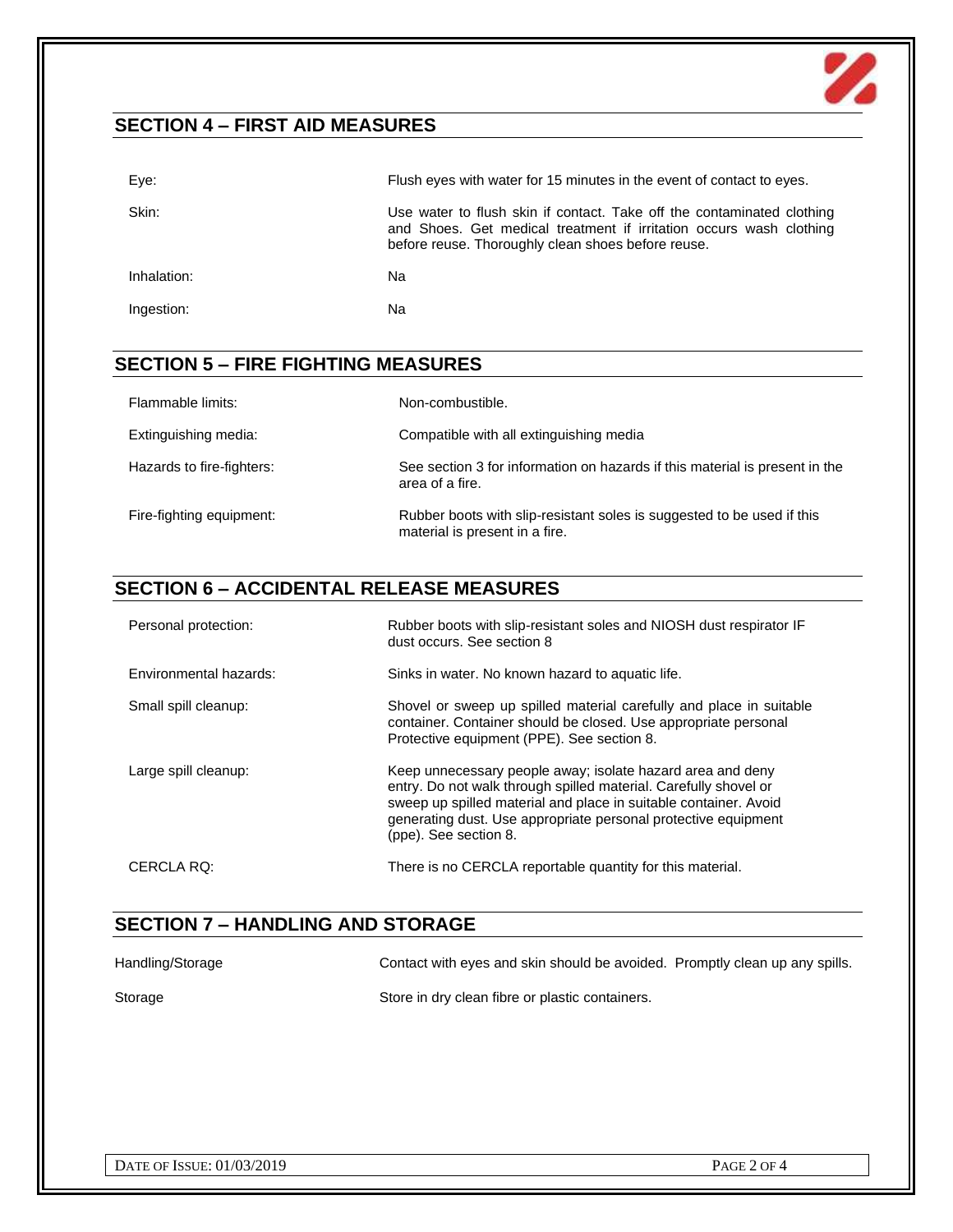

# **SECTION 8 – EXPOSURE CONTROLS AND PERSONAL PROTECTION**

|                         | Use with adequate ventilation. Containers should be closed. Eyewash<br>station should be within direct access.             |
|-------------------------|----------------------------------------------------------------------------------------------------------------------------|
| Engineering controls:   |                                                                                                                            |
|                         | Use a NIOSH-approved dust respirator if dust occurs. Observe OSHA<br>regulations for respirator use (29 C.F.R. §1910.134). |
| Respiratory protection: | Body-covering clothing should be worn                                                                                      |
| Skin protection:        | Safety glasses should be worn                                                                                              |
| Eye protection:         |                                                                                                                            |

# **SECTION 9 – PHYSICAL AND CHEMICAL PROPERTIES**

| Appearance:              | Irregular particle |
|--------------------------|--------------------|
| Colour:                  | Colourless         |
| Melting Point:           | $\pm$ 730 °C       |
| Odor:                    | <b>Odorless</b>    |
| <b>Specific Gravity:</b> | $2.4 - 2.6$        |
| Solubility in Water:     | Insoluble          |

# **SECTION 10 – STABILITY AND REACTIVITY**

| Stability:                               | Stable               |
|------------------------------------------|----------------------|
| Conditions to Avoid:                     | None                 |
| Materials to Avoid:                      | Dissolves in HF Acid |
| <b>Hazardous Decomposition Products:</b> | None known           |

# **SECTION 11 – TOXICOLOGICAL INFORMATION**

| Acute data:      | When tested for primary irritation potential, a similar material was non-irritating<br>to the eyes and slightly irritating to the skin. The acute oral toxicity of this<br>product has not been tested. A similar material was nontoxic to rats at 5,000<br>mg/kg. All animals survived, gained weight and appeared there were no<br>signs of gross toxicity, adverse pharmacologic effects or abmormal behavior |
|------------------|------------------------------------------------------------------------------------------------------------------------------------------------------------------------------------------------------------------------------------------------------------------------------------------------------------------------------------------------------------------------------------------------------------------|
| Subchronic data: | There are no known reports of subchronic toxicity of nonfibrous glass.<br>There are no known reports of carcinogenicity of nonfibrous glass.                                                                                                                                                                                                                                                                     |
| Special studies: | Nonfibrous glass is not listed by IARC, NTP or OSHA as a carcinogen.                                                                                                                                                                                                                                                                                                                                             |